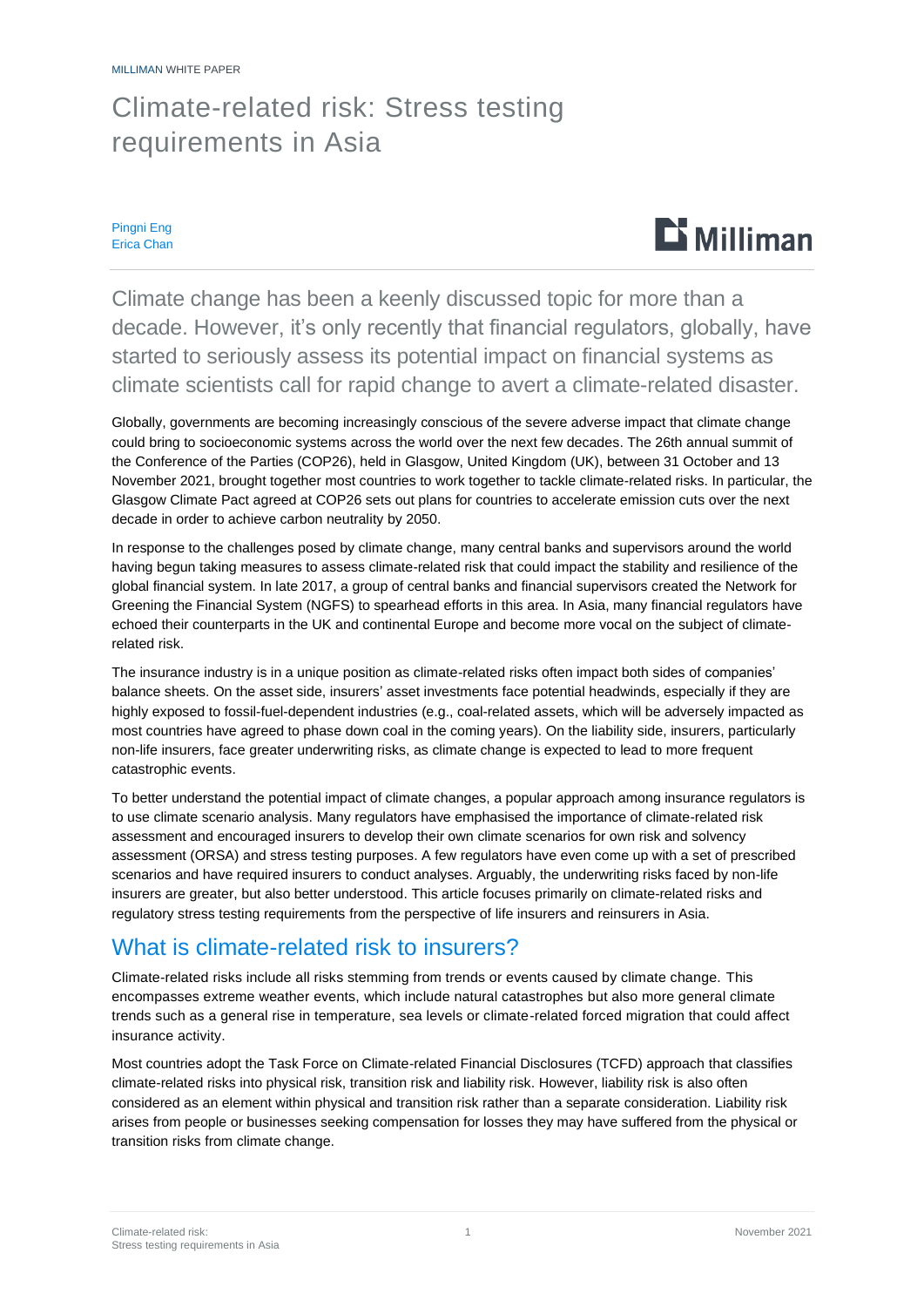#### **FIGURE 1: DEFINITIONS OF RISKS**

| <b>RISK</b>            | <b>DEFINITION</b>                                                                                                                                                                                                                                                           |  |  |
|------------------------|-----------------------------------------------------------------------------------------------------------------------------------------------------------------------------------------------------------------------------------------------------------------------------|--|--|
| <b>Physical risk</b>   | Physical risks are risks associated with the direct impact of climate change. Physical risks can be divided<br>٠<br>into two further categories: acute and chronic.                                                                                                         |  |  |
|                        | Acute physical risks are event-driven, including increased frequency and severity of extreme weather<br>٠<br>events such as cyclones, hurricanes and floods.                                                                                                                |  |  |
|                        | Chronic physical risks arise from longer-term shifts in climate patterns, e.g., sustained higher<br>temperatures that may cause rising sea levels or heatwaves.                                                                                                             |  |  |
| <b>Transition risk</b> | Transition risks arise from the move to a low-carbon, greener economy. This transition could result in large<br>changes in the value of certain assets or higher costs of doing business. Regulation and reputation risks can<br>also arise as a result of this transition. |  |  |

The two types of risks are deeply connected, and it can be argued that physical risk is inversely related to transition risk. As there is a greater urgency for transition into a low-carbon economy, and thus more actions taken to combat climate change in the future, there is increased transition risk and reduced physical risk. Conversely, if climate change actions are not taken in sufficient scale and speed, there is higher physical risk but lower transition risk.

## Stress test requirements of Asian regulators

Regulatory stress testing on climate risk is expanding fast globally, led by regulators in jurisdictions with a clearer focus on environmental policies, such as France and the UK. Currently, regulatory stress testing aims to allow regulators and the financial services industry to develop a better understanding of climate-related risk and the plausible adverse impacts within financial systems and economies, with no capital requirements being imposed by the test results. However, it may lead to insurers looking more closely at capital implications from potential climate-related losses.

#### **TRENDS IN THE UK AND FRANCE**

In the UK, the Bank of England "Life Insurance Stress Test 2019" guidelines outline the asset shocks under three potential transition risk scenarios (i.e., a sudden transition, a long-term orderly transition and a failed future improvement in climate policy scenarios) split by sector. The 2021 Biennial Explanatory Scenario exercise assesses the resilience of the largest insurers in the UK using shocks to equity indices, corporate bond yields and government bond yields under three climate scenarios (i.e. early policy action, late policy action and no additional policy action scenarios).

In the European Union, France led the way in performing a 2020 climate pilot exercise using reference scenarios of the NGFS. A set of climate-related variables such as carbon price and macroeconomic and financial variables at five-year intervals from 2020 to 2050 were provided for each transition scenario. The European Insurance and Occupational Pensions Authority (EIOPA) issued a discussion paper in June 2020 setting out methodological principles to incorporate climate-related risks in a stress testing framework. These principles can be used to develop future EIOPA stress tests on climate-related risks, although no shock parameters have been provided as the stress tests are still under development.

In Asia, authorities in many jurisdictions have begun engaging industry on the topic of climate-related risks for insurers, at least for non-life insurers. Some have published guidelines requiring insurers to consider climaterelated risks in their ORSAs or stress testing. But, with the exception of Singapore, full details of regulatory stress testing requirements have not been published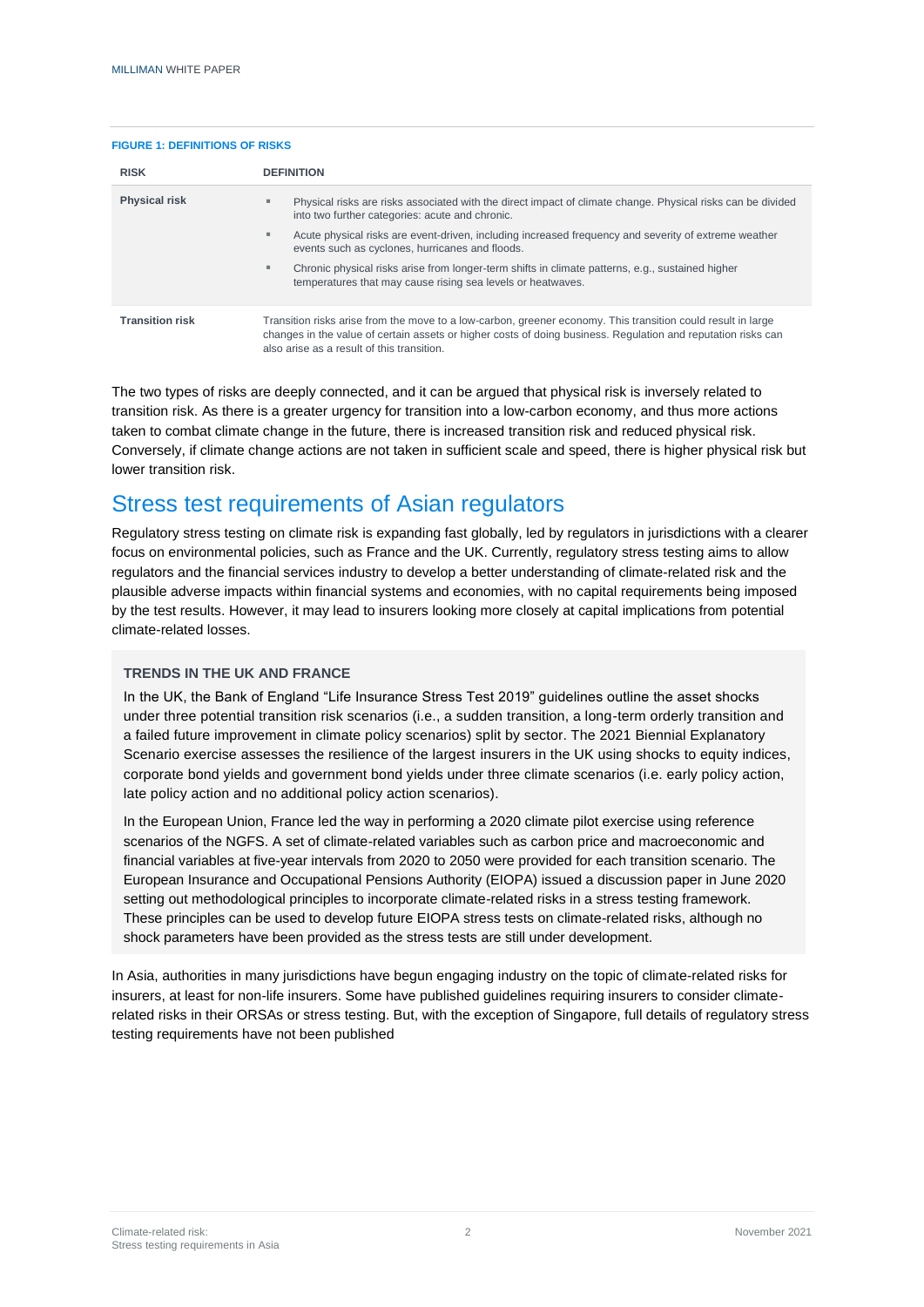A summary of our understanding of the current stress testing requirements of selected Asia-Pacific regulators (at the time of publishing this article) is given in Figure 2.

| <b>JURISDICTION</b> | <b>RELEVANT GUIDELINES</b>                                                                                                                                                                                                                                                                                                                                                                                                                                              | <b>STRESS TEST</b><br><b>REQUIREMENTS/DESCRIPTION</b>                                                                                                                                                                                                                                                                                                                                                                                                                                                                                              | <b>NEXT STEPS</b>                                                                                                                                                                                                                                                                                                                                       |
|---------------------|-------------------------------------------------------------------------------------------------------------------------------------------------------------------------------------------------------------------------------------------------------------------------------------------------------------------------------------------------------------------------------------------------------------------------------------------------------------------------|----------------------------------------------------------------------------------------------------------------------------------------------------------------------------------------------------------------------------------------------------------------------------------------------------------------------------------------------------------------------------------------------------------------------------------------------------------------------------------------------------------------------------------------------------|---------------------------------------------------------------------------------------------------------------------------------------------------------------------------------------------------------------------------------------------------------------------------------------------------------------------------------------------------------|
| Singapore           | 2021 Industry Wide Stress Testing<br>(IWST) Guidelines include a<br>climate baseline scenario, with<br>detailed prescribed<br>macroeconomic and financial<br>stress parameters over a short-<br>term horizon of three years.<br>2020 Guidelines on Environmental<br>Risk Management (Insurers)<br>stipulate that insurers should<br>include, where relevant, short-term<br>and long-term environmental<br>scenarios into their scenario<br>analyses and stress testing. | 2021 IWST assumes a disorderly<br>adjustment scenario with quick actions<br>taken by governments to tackle climate<br>change. This results in a short-term<br>decline in economic growth in all<br>economies, with some sectors and<br>countries relatively harder hit. Different<br>stresses have been prescribed for each<br>sector<br>and country. In the three-year scenario,<br>carbon taxes, sovereign yields and<br>credit spreads are assumed to increase<br>while equity prices fall, with some<br>recovery in the third projection year. | Ongoing annual stress tests are<br>likely to involve at least a<br>climate scenario, as announced<br>by the MAS.<br>A long-term climate stress<br>scenario has been released to<br>the non-life insurance industry<br>for feedback, and the MAS is<br>expected to expand participation<br>to include the life insurance<br>industry in the near future. |
| <b>Australia</b>    | <b>Prudential Practice Guide draft</b><br>CPG 229 Climate Change<br>Financial Risks contains guidance<br>on managing the financial risks of<br>climate change. The guidance<br>covers the views of Australian<br><b>Prudential Regulation Authority</b><br>(APRA) of sound practice in areas<br>such as governance, risk<br>management, scenario analysis<br>and disclosure.                                                                                            | <b>Climate Vulnerability Assessment</b><br>(CVA) is currently applicable to the<br>banking sector only and is designed to<br>use existing stress testing methods to<br>test the resilience of entities to<br>emerging financial risks associated with<br>climate-related risk.                                                                                                                                                                                                                                                                     | The experience gained from<br>the CVA exercise may be<br>applied to similar future<br>activities in the insurance and<br>superannuation sectors.                                                                                                                                                                                                        |
| <b>Taiwan</b>       | <b>Financial Supervisory Commission</b><br>(FSC) has required the insurance<br>industry to include climate-related<br>risk in the production of 2020<br>ORSA reports.                                                                                                                                                                                                                                                                                                   | FSC announced that the 2021<br>supervisory stress tests would require<br>non-life insurers to consider extreme<br>weather environments brought on<br>by climate change to project the<br>possible impact upon the solvency<br>of the companies.                                                                                                                                                                                                                                                                                                    | It is expected that FSC will<br>extend the supervisory stress<br>tests to cover the whole<br>financial industry (including life<br>insurers). Details of the timeline<br>and scenarios have not yet<br>been released.                                                                                                                                   |
| <b>Hong Kong</b>    | The Insurance Authority (IA) has<br>explicit requirement for companies<br>under Hong Kong's Group-Wide<br>Supervision (GWS) Framework to<br>disclose their approaches to<br>managing climate-related and<br>environmental risks and the<br>potential impact of material<br>climate-related and environmental<br>risks to the supervised group at<br>least annually.                                                                                                     | The Hong Kong Monetary Authority<br>(HKMA) has conducted a pilot exercise<br>on climate-related risk stress tests for<br>the banking industry on a voluntary<br>basis.<br>The Green and Sustainable Finance<br>Cross-Agency Steering Group was set<br>up in May 2020 to coordinate the<br>management of climate and<br>environmental risks of the financial<br>sector. One of its goals is to promote<br>the use of scenario analysis to enhance<br>understanding of the implications of<br>climate change.                                        | It is expected that more<br>guidelines will be released soon.                                                                                                                                                                                                                                                                                           |
| <b>Malaysia</b>     | A Climate Change and Principle-<br>based Taxonomy guideline has<br>been published by the Bank<br>Negara Malaysia (BNM) to<br>facilitate financial institutions in<br>assessing climate-related risks<br>within their risk management<br>processes.                                                                                                                                                                                                                      | Joint Committee on Climate Change<br>(JC3) is developing guidance<br>documents on risk management<br>and scenario analysis.                                                                                                                                                                                                                                                                                                                                                                                                                        | BNM is encouraging financial<br>institutions to take climate-<br>related risk considerations into<br>account, qualitatively, in their<br>risk management.<br>It is expected that more<br>guidelines will be released soon.                                                                                                                              |

#### **FIGURE 2: STRESS TESTING REQUIREMENTS**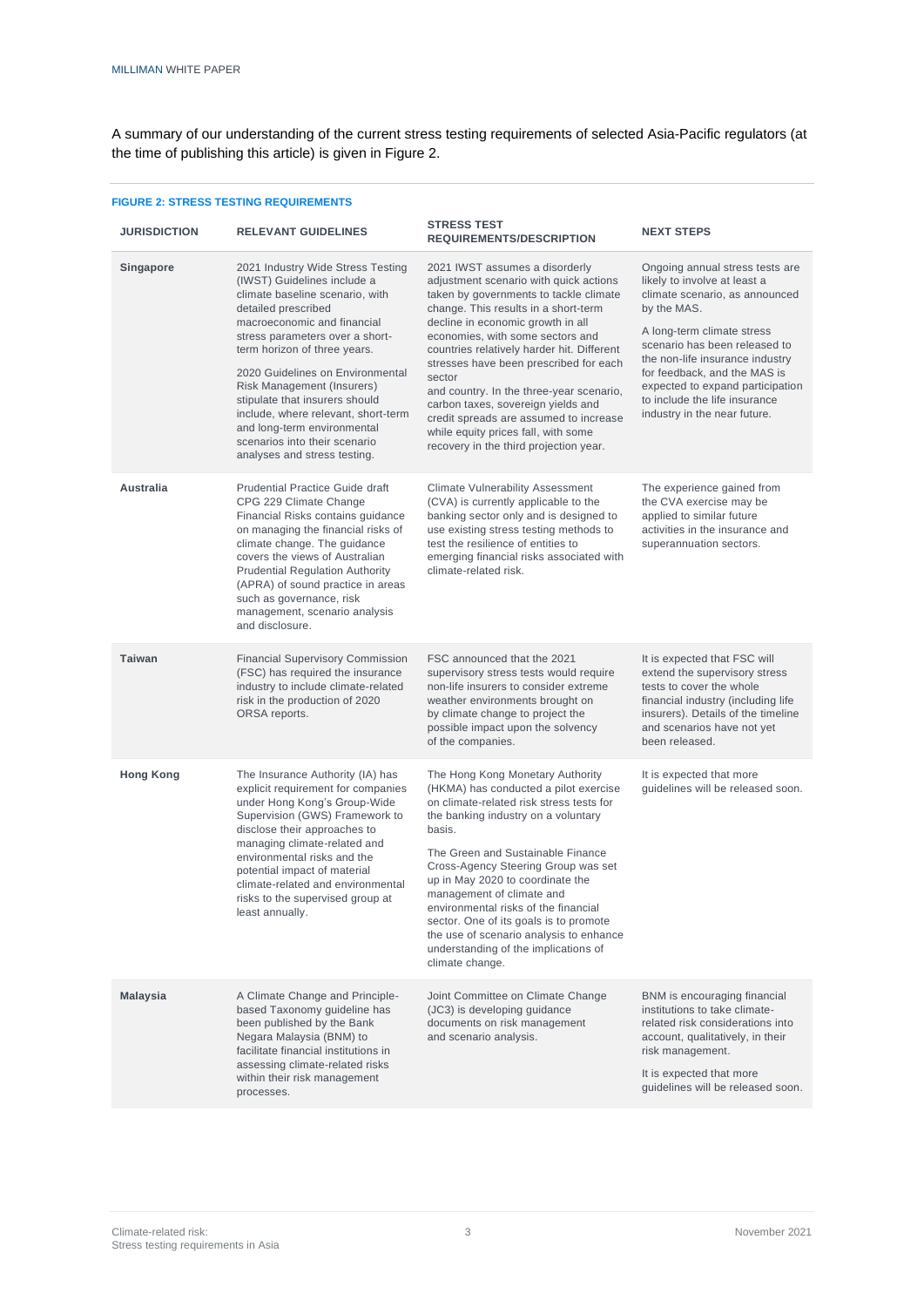It should be noted that Figure 2 is not an exhaustive list of jurisdictions with climate-related risk regulations or guidelines for financial institutions, or those with announced plans to issue them. We understand that China has launched regulatory climate-related stress testing for its commercial banks in 2021, although no timeline has been announced for regulatory stress testing exercises applicable to the insurance industry. Japan has started formal climate stress testing for large financial institutions, which is expected to be completed by mid-2022. We also understand that the Bank of Korea is performing a top-down climate impact assessment for the banking system to understand its vulnerability to transition risks, with no immediate requirements for regulatory climaterelated risk stress testing for the insurance industry.

In general, regulators in Asia have focused on stress and scenario testing as the starting point for risk assessment for financial institutions, and banks have been at the forefront of these developments. There is also a general tendency for regulatory activity to be focused on non-life insurers ahead of life insurers.

### Where are Asian insurers with their climate-related risk assessments?

Some insurers across the Asia region have started to conduct both qualitative and quantitative climate-related risk assessment exercises. However, it is noted that most, if not all, are still at an experimental stage, with detailed quantitative exercises being considered premature. Although the development of methodologies and tools that would produce more meaningful information is generally work-in-progress, initiatives are underway to boost industry-level engagement. Climate-related topics are also being increasingly discussed at actuarial and insurance conferences in the region.

While local business units of some multinational insurers have obtained high-level guidelines from their regional or group offices, in general, specific information or guidance on stress and scenario testing has been limited. While top-down requirements to perform quantitative analysis have been relatively uncommon, many business units are expected to include qualitative narratives on climate-related risk in their risk management frameworks or ORSAs.

The most commonly cited challenges by insurers in climate-related risk assessment are gaps in the availability and quality of data to be used in producing climate scenario analyses and calibration of shock parameters. There is also significant amount of uncertainty over how data sets could change in the future as greater understanding of the impacts of climate change emerge. To overcome this, some insurers have supplemented their internal risk data with other public data sources from governments and reputable international institutions. As the impact of climate-related risks depends heavily on sector-specific information and on the location of the exposure, some insurers in Asia are also making headway in gathering higher granularity of exposure data in order to produce more meaningful analyses.

On top of the data issues faced, the time horizons to be considered for climate stress testing are also an issue up for debate. Climate-related risks are expected to emerge over a longer time horizon, which presents practical challenges to scenario testing. There will be a vast number of possible outcomes that are affected by external factors such as demographic and economic developments, government policy to curtail carbon emission, technological advancement and changes in public sentiment. The design of a robust climate-related risk assessment approach must consider the potential for the inherent uncertainties associated with the transition and physical risks over a long enough time horizon. While many insurers typically adopt a time horizon of five years or less in their stress test scenarios, most would agree that climate-related risks require consideration of a much longer time horizon, which makes it necessary to introduce more assumptions to model the evolution of the insurers' portfolio. Notwithstanding these challenges, insurers also need to ensure that their models are well developed to be able to support the complexity required to project climate-related risks. This implies an increase in both model risk and assumption risk in the stress testing exercise.

A common point raised by some insurers when it comes to climate scenarios is that the climate-related risk impacts are "double counted" or have already been considered within other scenarios such as market or insurance stress scenarios. As such, climate-related risk is discussed qualitatively within ORSAs but not assessed any further. However, it is important not to underestimate some material threats of climate change to business activities and portfolios of insurers, in particular the interrelated impacts between the physical and transition risks. For example, adverse climate change can reduce the production of crops, leading to an increase in food prices, and thus reducing consumers' disposable income to purchase insurance.